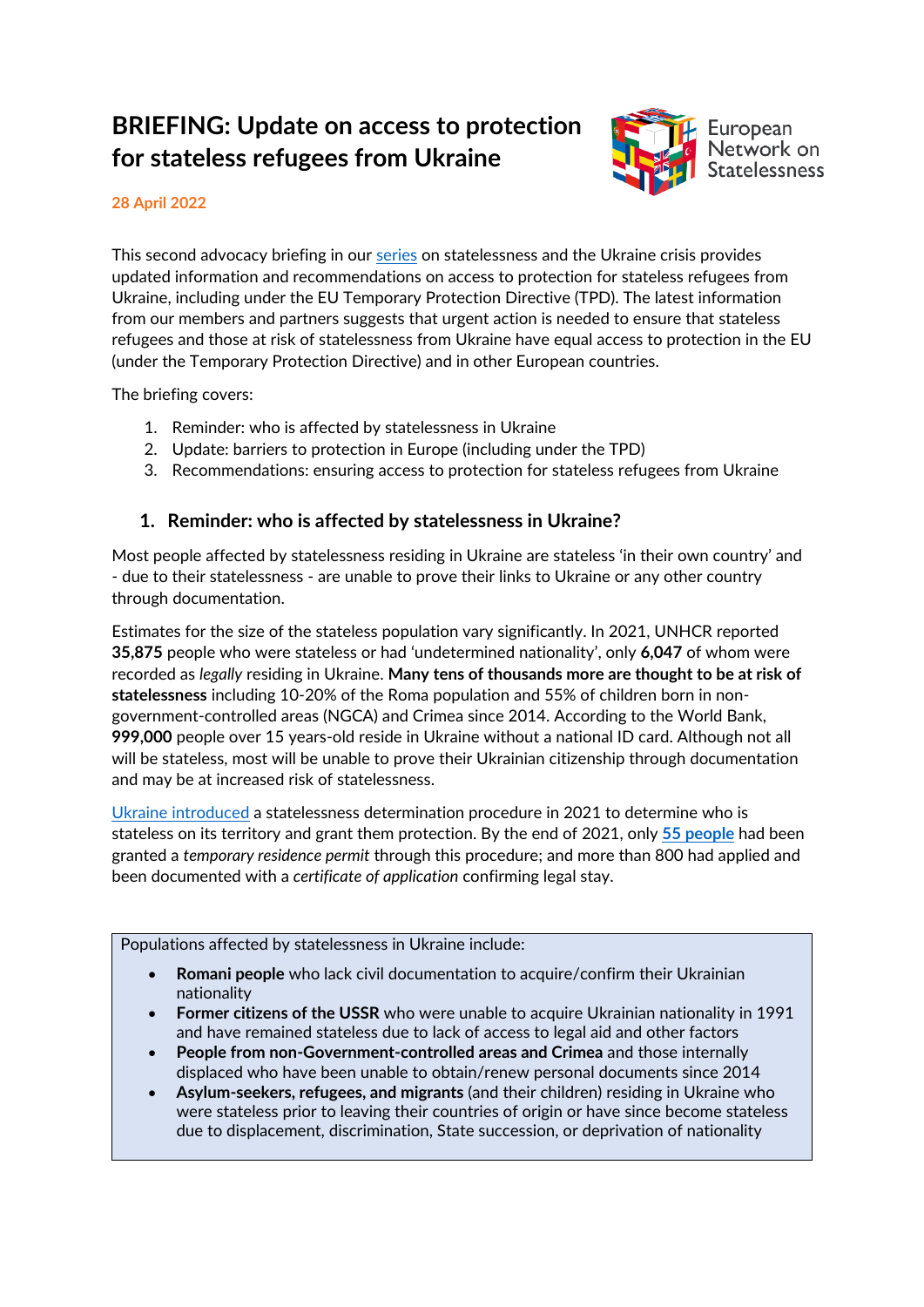# **2. Update: barriers to protection in Europe (including under the TPD)**

Latest information from ENS members and partners in Ukraine and neighbouring countries suggests that stateless people and those at risk of statelessness fleeing Ukraine are facing barriers to protection due to their lack of nationality, documentation, and/or residence status.

#### **Barriers in Ukraine**

There have been [reports](https://www.enar-eu.org/joint-statement-at-49th-session-of-the-un-human-rights-council/) of racial discrimination, antigypsyism, and differential treatment on the Ukrainian side of the border. Between 16-18 April, the Ukrainian State Border Guard temporarily implemented a [policy](https://www.pravda.com.ua/news/2022/04/18/7340372/) of permitting only Ukrainians with biometric identity documents to exit Ukraine (with some exceptions for persons fleeing active hostilities or persons with disabilities). The [policy was amended](https://dpsu.gov.ua/ua/news/Mozhlivist-peretinannya-kordonu-gromadyanami-Ukraini-za-vnutrishnimi-pasportami-prodovzheno/) on the evening of 18 April to permit all those with national identity documents from all parts of Ukraine to exit the territory. This is likely to prevent many stateless persons and persons at risk of statelessness leaving Ukraine.

ENS members in Ukraine [report](https://www.statelessness.eu/updates/blog/assisting-stateless-people-trapped-ukraine-report-ground) significant barriers for stateless people and those without documents to register for support as Internally Displaced Persons, difficulties crossing internal checkpoints, and fear amongst those without documentary proof of their links to Ukraine that they will not be able to return to the country even if they are able to leave.

#### **Entry to neighbouring countries**

Hungary, Slovakia, Poland, Romania, and Moldova have stated that they admit everyone fleeing the war in Ukraine, including stateless people, those at risk of statelessness and/or undocumented people. However, inconsistent practices and instances of discrimination have been [reported](https://www.statelessness.eu/statelessness-ukraine-crisis) at different border crossings. Those without Ukrainian (biometric) passports may face barriers to accessing the territory or be subject to additional 'secondary screening' procedures, including in detention-like conditions in some cases.

#### **Access to protection**

EU Member States are not currently required to extend temporary protection to most stateless people and those at risk of statelessness living in Ukraine. People without documentary proof of their nationality, international protection, or a residence permit in Ukraine face significant barriers to accessing protection.

The EU Temporary Protection Directive grants immediate protection only to Ukrainian nationals and those who held international protection or 'equivalent national protection' in Ukraine prior to 24 February 2022 (and their family members). Stateless people who can prove they held a *permanent* residence permit in Ukraine before 24 February, and 'cannot safely return to their country or region of origin', are also entitled to protection, but Member States can choose whether to apply the TPD or 'adequate protection under national law'. Member States *may* extend protection to others, including stateless persons who were 'residing legally' in Ukraine.

Our [country briefing series](https://www.statelessness.eu/statelessness-ukraine-crisis) provides more detailed information on the routes to protection available to stateless people and those at risk of statelessness fleeing Ukraine in different countries. Most European countries have not extended temporary protection (or other protection schemes for Ukrainian refugees) to stateless people from Ukraine. If able to flee, most stateless people will have to resort to asylum, humanitarian protection, or statelessness status procedures (if available). These procedures are lengthy, subject to stringent evidentiary requirements that are difficult for stateless people to meet, and do not provide immediate protection. Applying for these procedures may also prevent onward movement and/or return to Ukraine, meaning some are reluctant to apply.